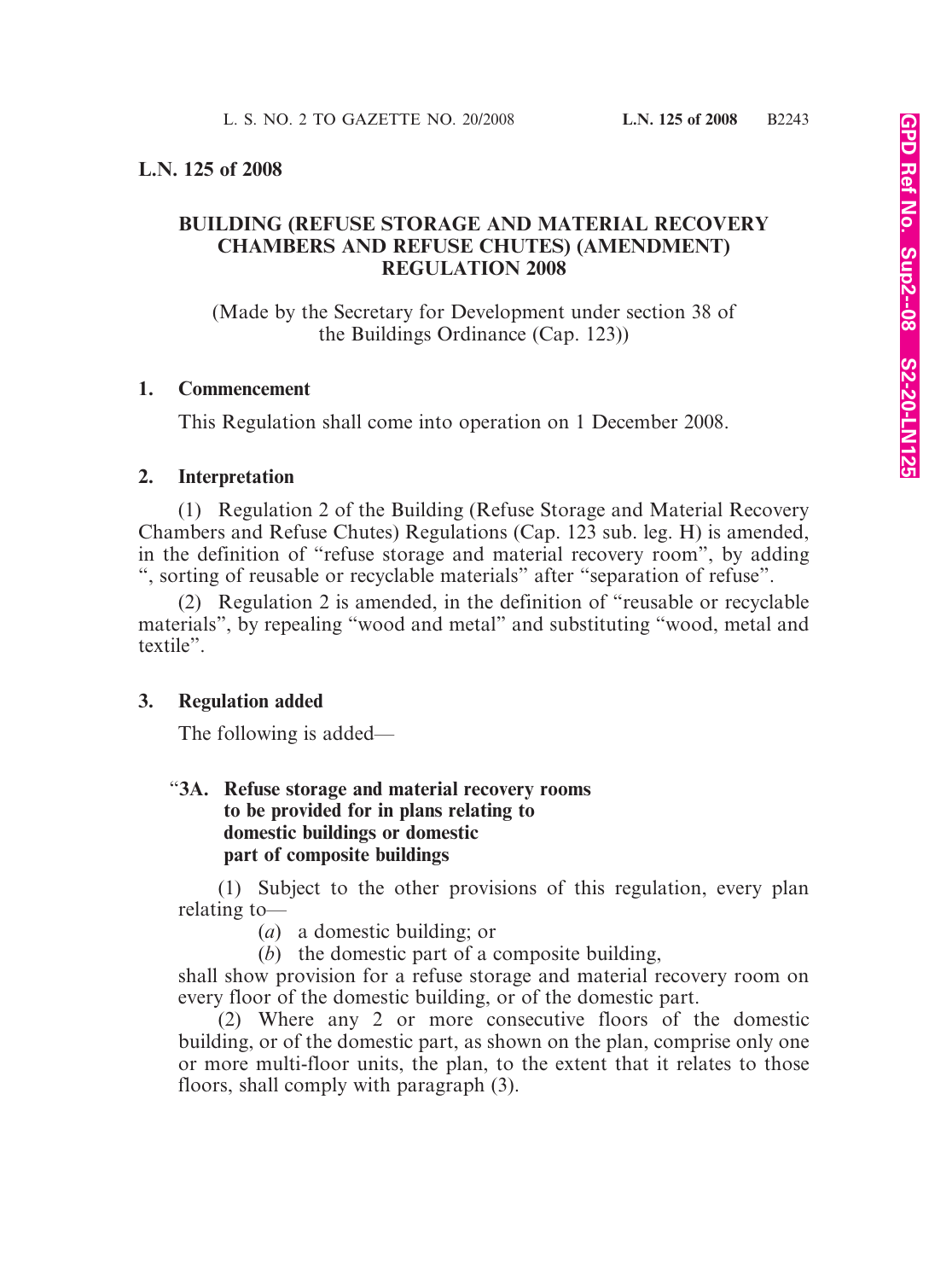(3) In relation to the multi-floor unit or any of the multi-floor units, the plan shall show provision for a refuse storage and material recovery room on at least one of those floors on which that unit is located, unless the plan shows provision for a refuse storage and material recovery chamber or material recovery chamber on any of those floors under regulation 3.

(4) The plan is not required to show provision for a refuse storage and material recovery room on a floor of any of the following descriptions—

- (*a*) a floor which is not designed for habitation;
- (*b*) a floor on which there is provision for a refuse storage and material recovery chamber or material recovery chamber shown on the plan under regulation 3.

(5) Where a plan relates to any part of a domestic building, or the domestic part of a composite building, that is designed for use as a hotel, guest-house, boarding house, hostel or dormitory, this regulation does not apply to the plan to the extent that it relates to that part.

(6) Where a plan relates to a building of any of the following descriptions, this regulation does not apply to the plan to the extent that it relates to that building—

- (*a*) a domestic building or composite building with one staircase only;
- (*b*) a domestic building designed for occupation by one single family only and with not more than 3 floors designed for habitation;
- (*c*) a composite building the domestic part of which comprises not more than 3 floors and is designed for habitation by one single family only;
- (*d*) a domestic building or composite building on a site of an area of not more than 500 square metres.

(7) In this regulation, "multi-floor unit" (多層單位), in relation to a domestic building or the domestic part of a composite building, means a domestic unit which occupies space on 2 or more consecutive floors of the domestic building or of the domestic part.".

> Carrie LAM Secretary for Development

8 May 2008